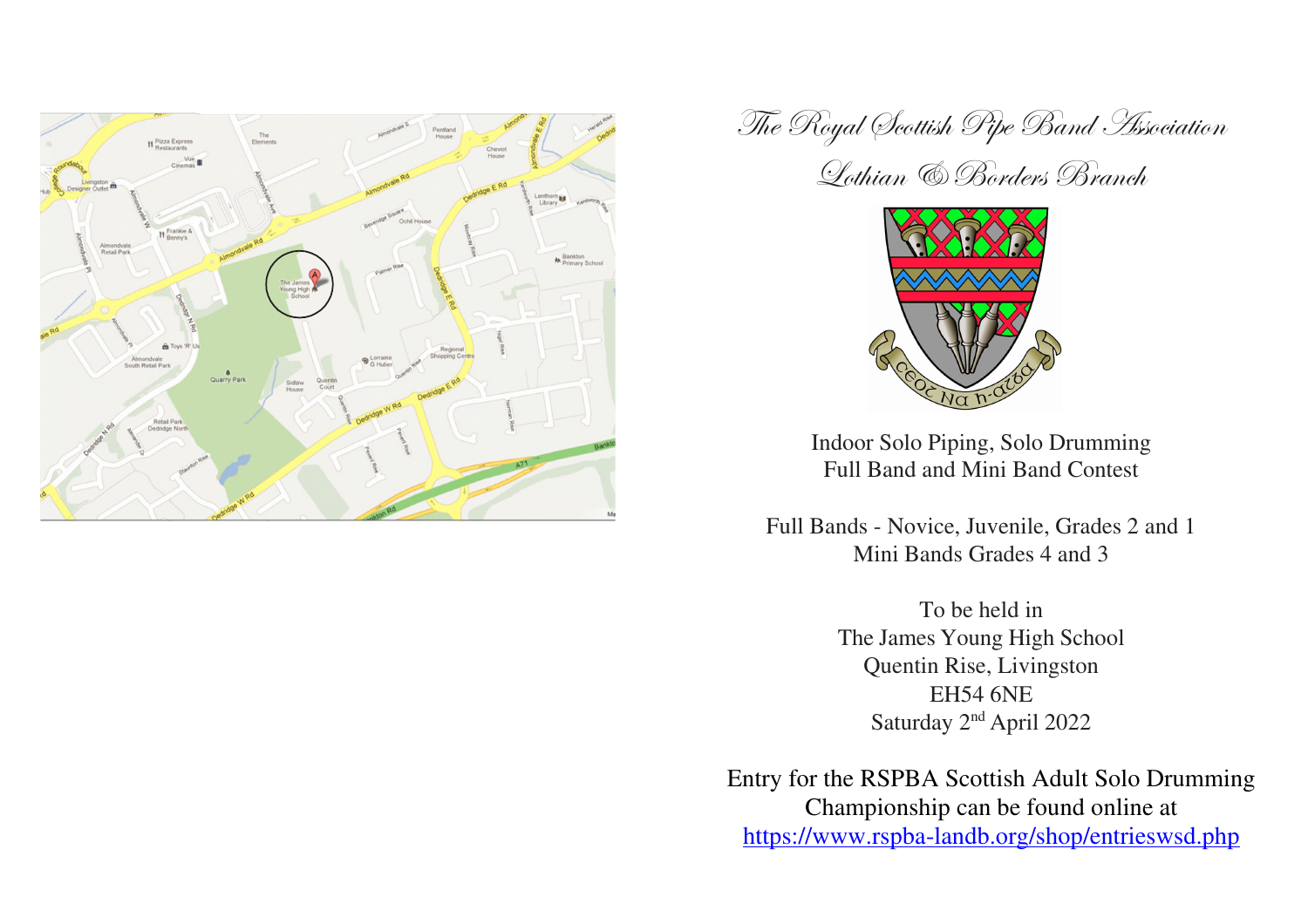# **Prizes Piping**

#### **SOLO PIPING ENTRY FORM**

| Chanter Contests: 1st & 2nd place - Trophy + Medal, 3rd, 4th place - Medal.                                    |  |
|----------------------------------------------------------------------------------------------------------------|--|
| Novice Solo Piping: 1st & 2nd place - Trophy + Medal, 3rd, 4th place - Medal.                                  |  |
| Junior Solo Piping: 1st & 2nd place - Trophy + Medal, 3rd, 4th place - Medal.                                  |  |
| Juvenile Solo Piping: 1st & 2nd place - Trophy + Medal, 3rd, 4th place - Medal.                                |  |
| Adult Solo Piping: 1st Trophy + £30.00, 2nd Trophy + £20.00, 3rd £15.00 4th £10.00.                            |  |
|                                                                                                                |  |
| Event One: Chanter 10 years & under will play 2 parts march.                                                   |  |
| Event Two: Chanter 11 years & over will play 4 parts march.                                                    |  |
| Event Three: Novice Solo Piping, 14 years & under will play 4 parts march. Confined to                         |  |
| Lothian & Borders Branch Bands.                                                                                |  |
| Event Four: Junior Solo Piping 14 years & under will play 4 parts march, 2 parts strathspey                    |  |
| and 2 parts reel. Competitors can only play in event 3 or 4 and not both.                                      |  |
| Event Five: Juvenile Solo Piping 15 years to under 18 years will play a minimum of                             |  |
| 4 partsmarch, 4 parts strathspey and 4 parts reel.                                                             |  |
| Event Six: 18 and over Solo Piping will play a minimum of 4 parts march, 4 parts                               |  |
| strathspeyand 4 parts reel.                                                                                    |  |
| Contestants can only play in event 3 or 4 and not both.                                                        |  |
| Contest will be run under RSPBA rules.<br>1.                                                                   |  |
| Competitors must report on arrival.<br>2.                                                                      |  |
| 3. Any competitor who fails to let the branch know they will not be                                            |  |
| able to play may be liable to a fine set by the Board of Directors.                                            |  |
| Contact Number is: Peter Hazzard 07817 012 119                                                                 |  |
| Email secretary@rspba-landb.org<br>4. Closing Date Thursday 10th March 2022. No late entries will be accepted. |  |
| Draw will take place on Sunday 13 <sup>th</sup> March 2022 and will be posted on the                           |  |
| followingweb sites www.rspba-landb. org and www.rspba.org                                                      |  |
| All Competitors are restricted to their own age group.<br>5.                                                   |  |
| No Smoking in any part of the school grounds.<br>6.                                                            |  |
| 7. No alcohol to be taken into the school.                                                                     |  |
| All class rooms must be left clean and tidy.<br>8.                                                             |  |
| 9. Solo Piping Fee is £4.00 per entry.                                                                         |  |
| 10. All trophies are to be returned by 1 <sup>st</sup> March 2022 to Brian Watt, Lower Station                 |  |
| House, Kirknewton, EH27 8DE Tel: 01506 884 859, Mob: 07494 803 301                                             |  |
| Email: brianwatt168@outlook.com                                                                                |  |
| 11. Any trophies not returned by this date will be liable to a £50 fine per trophy.                            |  |
|                                                                                                                |  |

Cheques to be made payable to The RSPBA Lothian & Borders Branch and Sent to:-Peter Hazzard - 2 Hillside Crescent North, Gorebridge, Midlothian, EH23 4DS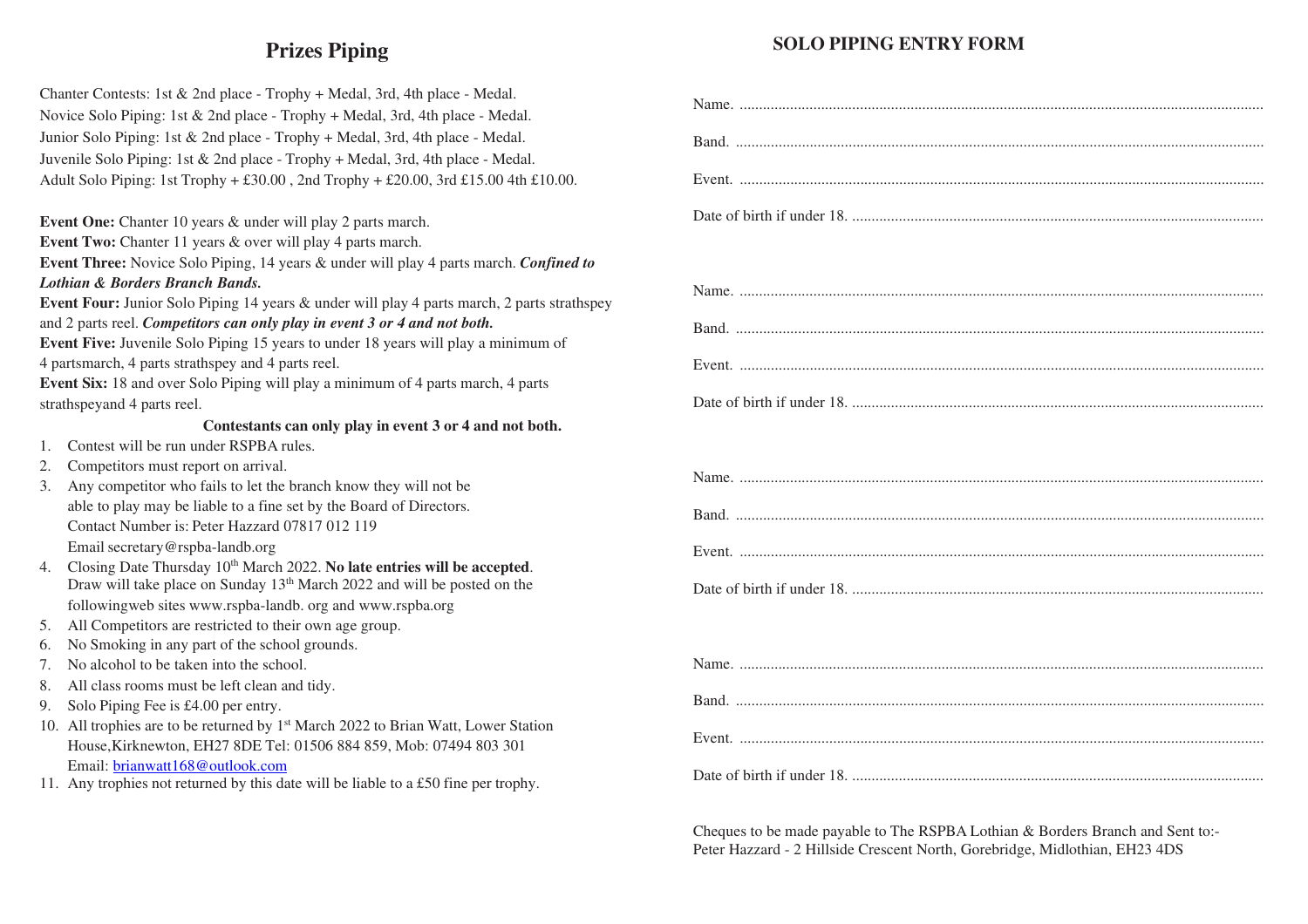### **SOLO DRUMMING ENTRY FORM**

# **Prizes Drumming**

|    | Stick & Pad Contests: 1st & 2nd place - Trophy + Medal, 3rd, 4th place - Medal.<br>Novice Solo Drumming: 1st & 2nd place - Trophy + Medal, 3rd, 4th place - | Nar    |
|----|-------------------------------------------------------------------------------------------------------------------------------------------------------------|--------|
|    | Medal.Junior Solo Drumming: 1st Trophy + Medal, 2nd, 3rd, 4th Medal.                                                                                        | Bar    |
|    | Juvenile Solo Drumming: 1st Trophy + Medal, 2nd, 3rd, 4th Medal.                                                                                            |        |
|    | Tenor Drumming 14 years & under: 1st Trophy + Medal, 2nd, 3rd, 4th Medal.                                                                                   | Eve    |
|    | Tenor Drumming 15 to 18: 1st Trophy + Medal, 2nd, 3rd, 4th Medal.                                                                                           |        |
|    | Adult Tenor Drumming 1st Trophy + £30.00, 2nd £20.00, 3rd £15.00, 4th £10.00.                                                                               | Dat    |
|    | Event Seven: Stick & Pad 10 years & under will play 2 parts march.                                                                                          |        |
|    | <b>Event Eight:</b> Stick & Pad 11 years & over will play 4 parts march.                                                                                    |        |
|    | Event Nine: Novice Solo Drumming, 14 years & under will play 4 parts march. Confined                                                                        |        |
|    | to Lothian & Borders Branch Bands.                                                                                                                          | Nar    |
|    | Event Ten: Junior Solo Drumming 14 years & under will play 4 parts march, 2 parts                                                                           |        |
|    | strathspey and 2 parts reel. Competitors can only play in event 9 or 10 and not both.                                                                       | Bar    |
|    | Event Eleven: Juvenile Solo Drumming 15 years to under 18 years will play a<br>minimum of 4 parts march, 4 parts strathspey and 4 parts reel.               |        |
|    | Event Thirteen: Tenor Drumming 14 years and under will play 4 parts march, must have a                                                                      | Eve    |
|    | piper and snare drummer.                                                                                                                                    |        |
|    | <b>Event Fourteen:</b> Tenor Drumming 15 to under 18 years will play 4 parts march, 4 parts                                                                 | Dat    |
|    | strathspeyand 4 parts reel must have a piper and snare drummer.                                                                                             |        |
|    | Event Fifteen: 18 and over Tenor Drumming will play 4 parts march, 4 parts strathspey and                                                                   |        |
|    | 4parts reel must have a piper and snare drummer.                                                                                                            |        |
|    |                                                                                                                                                             | Nar    |
| 1. | Contest will be run under RSPBA rules.                                                                                                                      |        |
| 2. | Competitors must report on arrival.                                                                                                                         | Bar    |
| 3. | Any competitor who fails to let the branch know they will not be                                                                                            |        |
|    | able to play may be liable to a fine set by the Board of Directors.                                                                                         | Eve    |
|    | Contact Number is: 07817 012 119                                                                                                                            |        |
|    | Email secretary@rspba-landb.org                                                                                                                             | Dat    |
| 4. | Closing Date Thursday 10 <sup>th</sup> March 2022. No late entries will be accepted.                                                                        |        |
|    | Draw will take place on Sunday 13 <sup>th</sup> March 2022 and will be posted on the                                                                        |        |
|    | followingweb sites www.rspba-landb. org and www.rspba.org                                                                                                   |        |
| 5. | All Competitors are restricted to their own age group.                                                                                                      | Nar    |
| 6. | No Smoking in any part of the school grounds.                                                                                                               |        |
| 7. | No alcohol to be taken into the school.                                                                                                                     | Bar    |
| 8. | All classrooms must be left clean and tidy.                                                                                                                 |        |
| 9. | Solo Drumming Fee is £4.00 per entry.                                                                                                                       | Eve    |
|    | 10. All trophies are to be returned by 1 <sup>st</sup> March 2022 to Brian Watt, Lower Station                                                              |        |
|    | House, Kirknewton, EH27 8DE Tel: 01506 884 859, Mob: 07494 803 301                                                                                          | Dat    |
|    | Email: brianwatt168@outlook.com                                                                                                                             |        |
|    | 11. Any trophies not returned by this date will be liable to a £50 fine per trophy.                                                                         |        |
|    |                                                                                                                                                             | $C$ he |

Cheques to be made payable to The RSPBA Lothian & Borders Branch and Sent to:-Peter Hazzard - 2 Hillside Crescent North, Gorebridge, Midlothian, EH23 4DS